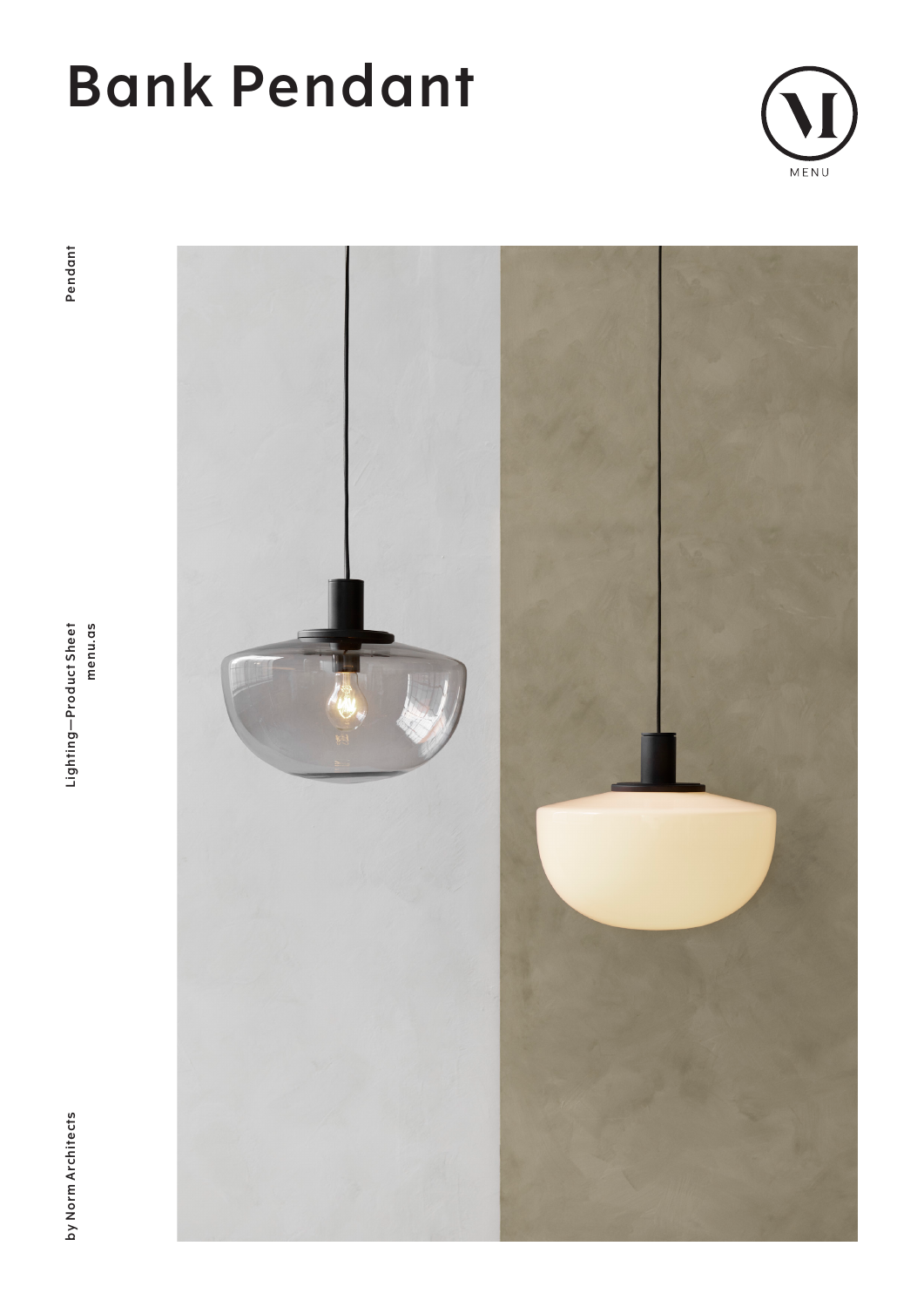

The Bank Pendant is an indoor, semicircular pendant crafted from opal or smoke mouthblown glass and black powder-coated aluminum fittings. The opaque glass gently diffuses 360-degree light from any E26 bulb, creating ambience and providing excellent task lighting. The pairing of opaque glass and fine metal lends the product enduring quality, tactility and longevity. A special fitting with a wire ensures that the unique glass shade can easily be adjusted to hang evenly.

#### **About the Designer**

Founded in Copenhagen in 2008 by Jonas Bjerre-Poulsen and Kasper Rønn, Norm Architects specialise in residential architecture, commercial interiors, industrial design, photography and art direction. Today, the group regularly collaborates with MENU, helping to drive the evolution of the brand and its product offerings. Norm Architects' name reflects the group's emphasis on the importance of drawing inspiration from norms and traditions within architecture and design – particularly the Scandinavian design principles of timeless aesthetics and natural materials, and the modernist values of restraint and refinement. Guided by these principles, Norm Architects produce design that unites good materials and craftsmanship, while embodying beauty, traditions, history and, most importantly, timeless simplicity, where there is nothing more to add or take away.

### **Product Type** Pendant

**Environment** Indoor

#### **Dimensions (cm/ in)**

H: 30 cm / 11,8" Ø: 35 cm / 13,8"

### **Colors**

Black (RAL 9005) and Opal Glass Black (RAL 9005) and Clear Glass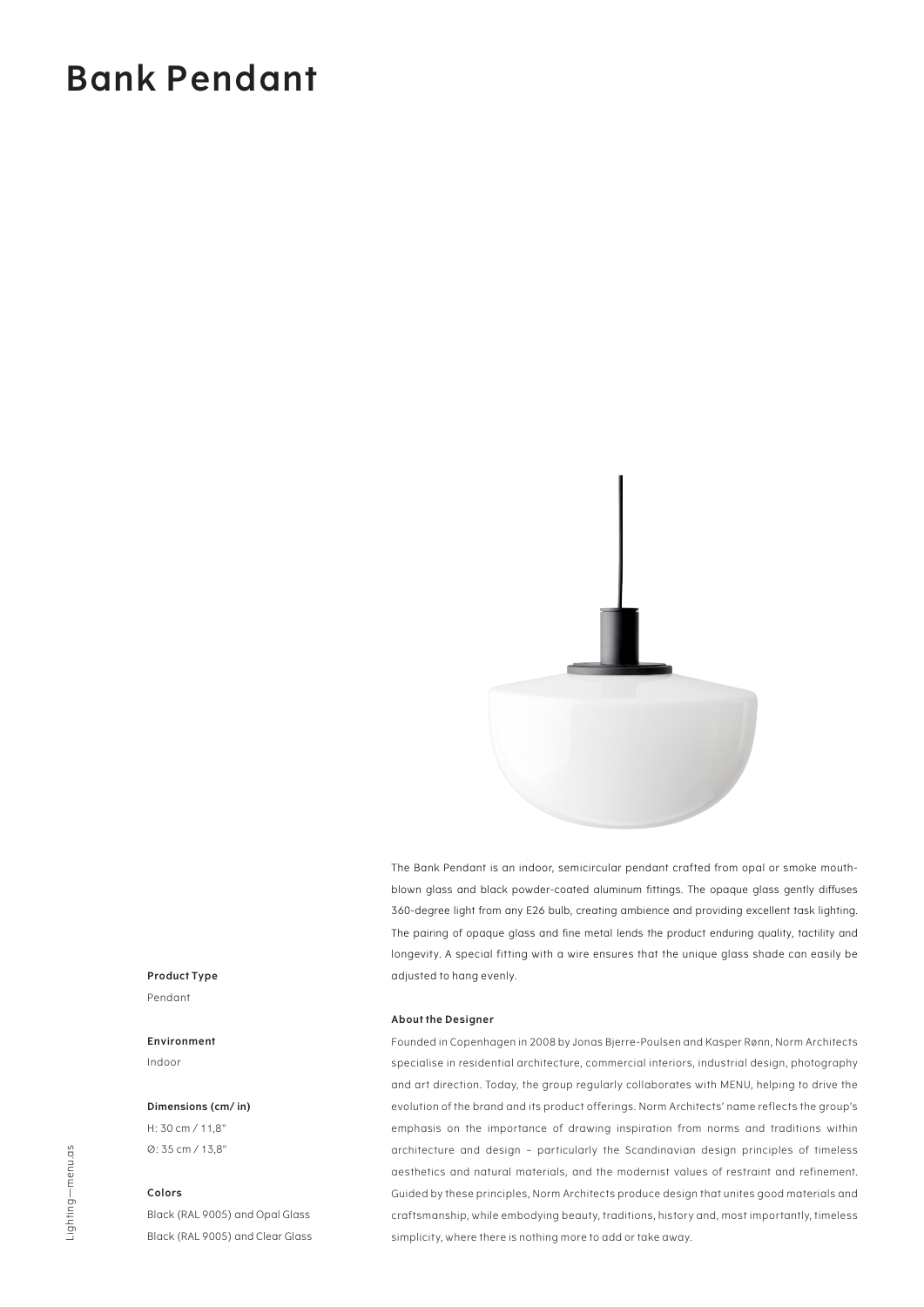

Ø: 35 cm / 13,8"

### **Production Process**

The fitting is made with Cast Aluminum and the shade is Mouth Blown Glass.

### **Materials**

Anodised Aluminum, Glass, E26 Socket

**Weight item (kg/ lbs)** 4,9 - 5,5 kg / 10,8 - 12,12 lbs The weight may vary due to the mouth-blown glass.

**Voltage (V)** 100-130V

**Light Source & Energy Efficiency Class**  E26 (Not Included), MAX 60W, A++, A+, A, B, C, D

**Light Specification** Lumen, Kelvin and Ra Value depends on which bulb is used.

### **Dimmer** No. The lamp can be fitted with a dimmer by a

certified electrician.

**Canopy** Yes, ABS, Black Ø: 11,5 cm / 4,5" \* H: 3,8 cm / 1,5"

**Cord Material and Color** Black PVC and Stainless Steel wire

**Cord Length (cm/ in)** 400 cm / 157,5"

**Classification** CE and IP20

**Certifications** LVD: EN 60598-2-1:1989; and EN 60598-1:2015; EN 62493:2015

**Packaging Type** Giftbox

**Packaging Measurement (H \* W \* D)** 39 cm \* 40 cm \* 39 cm

### **Care Instructions**

Use a soft dry cloth to clean. Do not use any cleaners with chemicals or harsh abrasives. Avoid using water.